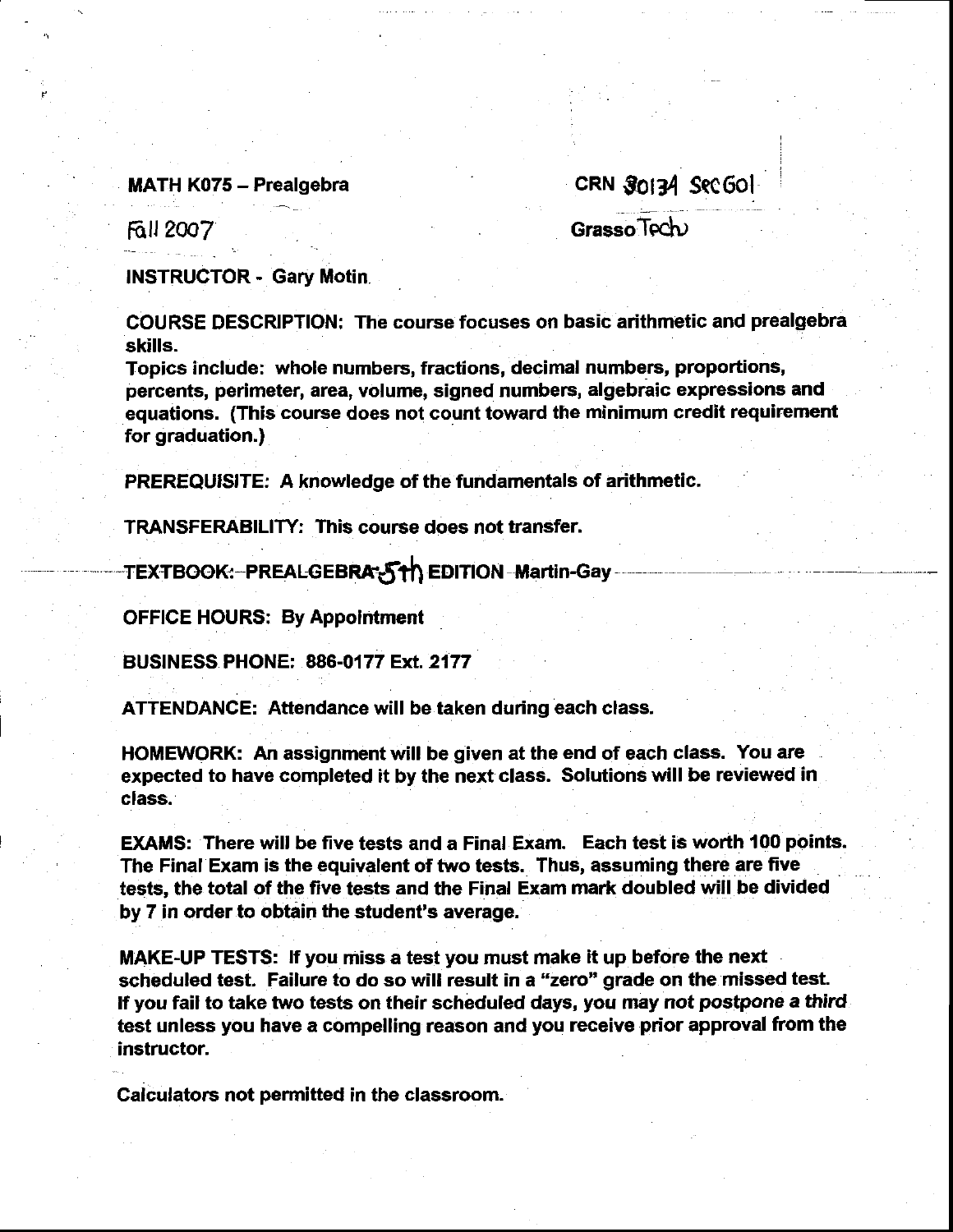Math K095

**Elementary Algebra Foundations** 

Fail 2007

Grassa Tech CRN: 30135

**Sec: GI5** 

**INSTRUCTOR - GARY MOTIN** 

**COURSE DESCRIPTION: This course focuses on basic algebra skills. Topics** include:

linear equations, problem solving, graphing, exponents and factoring. (This course does not count toward the minimum credit requirement for graduation).

**PREREQUISITE:** Qualifying score on placement exam or Math K075

**TRANSFERABILITY: This course does not transfer.** 

**TEXTBOOK: BEGINNING ALGEBRA - 4th EDITION Martin-Gay** 

BUSINESS PHONE: 886-0177 Ext. 2177

**ATTENDANCE:** Attendance will be taken during each class.

HOMEWORK: An assignment will be given at the end of each class. You are expected to have completed it by the next class. Solutions will be reviewed in class.

**MARKS/TESTS:** Your mark is determined strictly by what you score on the tests. There is no retesting, extra credit work, dropped marks or curving. There will be five tests and a Final Exam. Each test is worth 100 points. The Final Exam is the equivalent of two tests. Thus, assuming there are five tests, the total of the five tests and the Final Exam mark doubled will be divided by 7 in order to obtain the student's average.

MAKE-UP TESTS: If you miss an exam you must make it up before the next scheduled test. Failure to do so will result in a "zero" grade on the missed test unless you have a compelling reason, and you receive prior approval from the instructor.